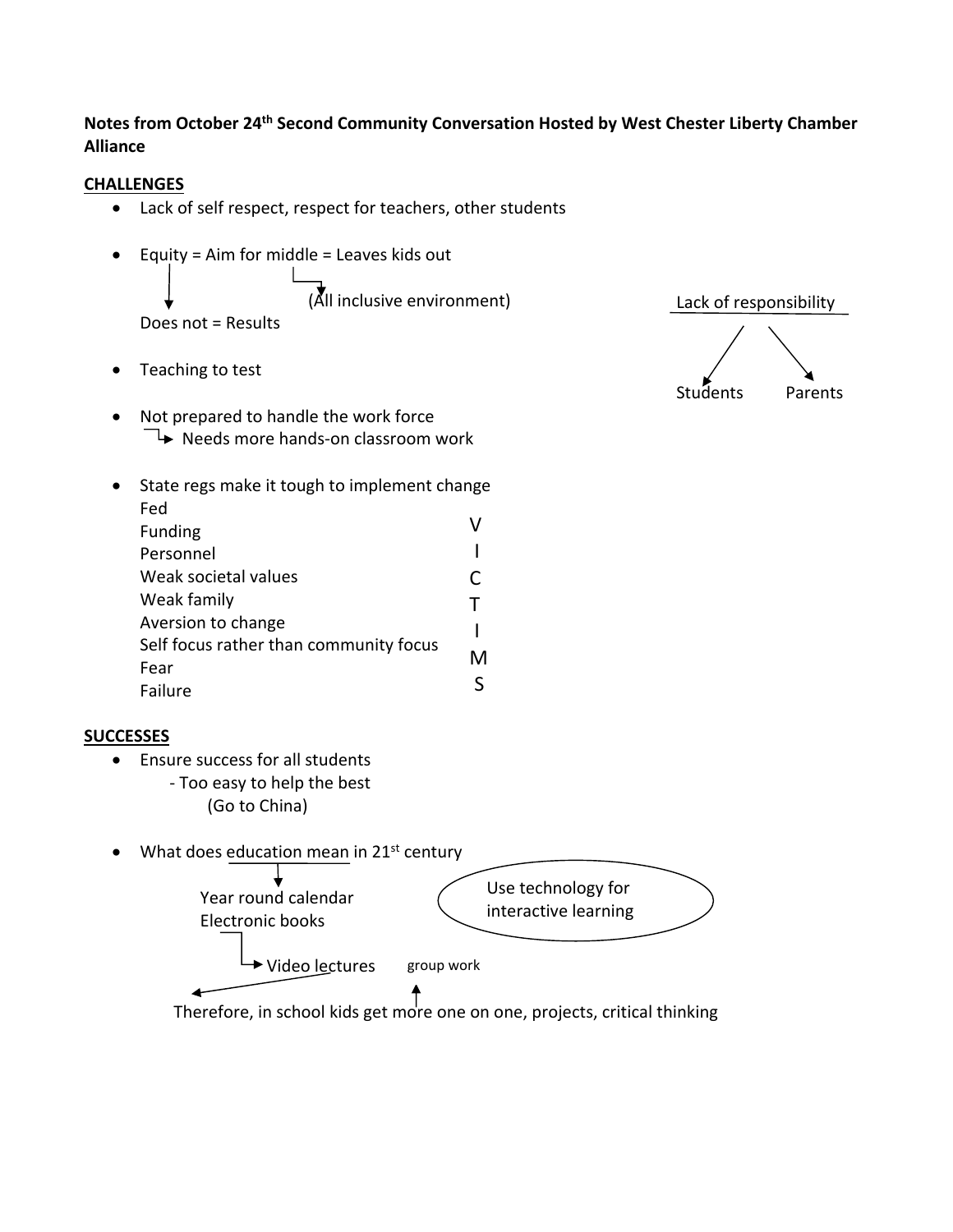Homework becomes the video lecture

 ‐ Push kids to learn to learn ‐ Self responsibility Classroom is group work, discussion, group collaboration Sum

"Flipped classroom"

- Teachers need to inspire and watch kids for this to work
- Adapt this model to each kid  $\triangleleft$
- Fully leverage technology to "travel" to China
- Must tailor education model to fit family situations

Many diverse

- Shift role of teacher to "facilitator" (not expert) And technology will help that And therefore better tailor education to each kid
- Smaller class size
- See, solve problems
- Experiment and learn

fail and be creative

- What is the constant content all kids need?
- How to control for that?
- Communication skills Human ‐ Basic language reading
- Relationship building
- 
- 
- Decision making  $\Box$  College access

Finds gifts in each student  $\angle$  Team of supporters for each kid  $\angle$ 

Active listening  $\bigcap$  Equity with teachers' costs